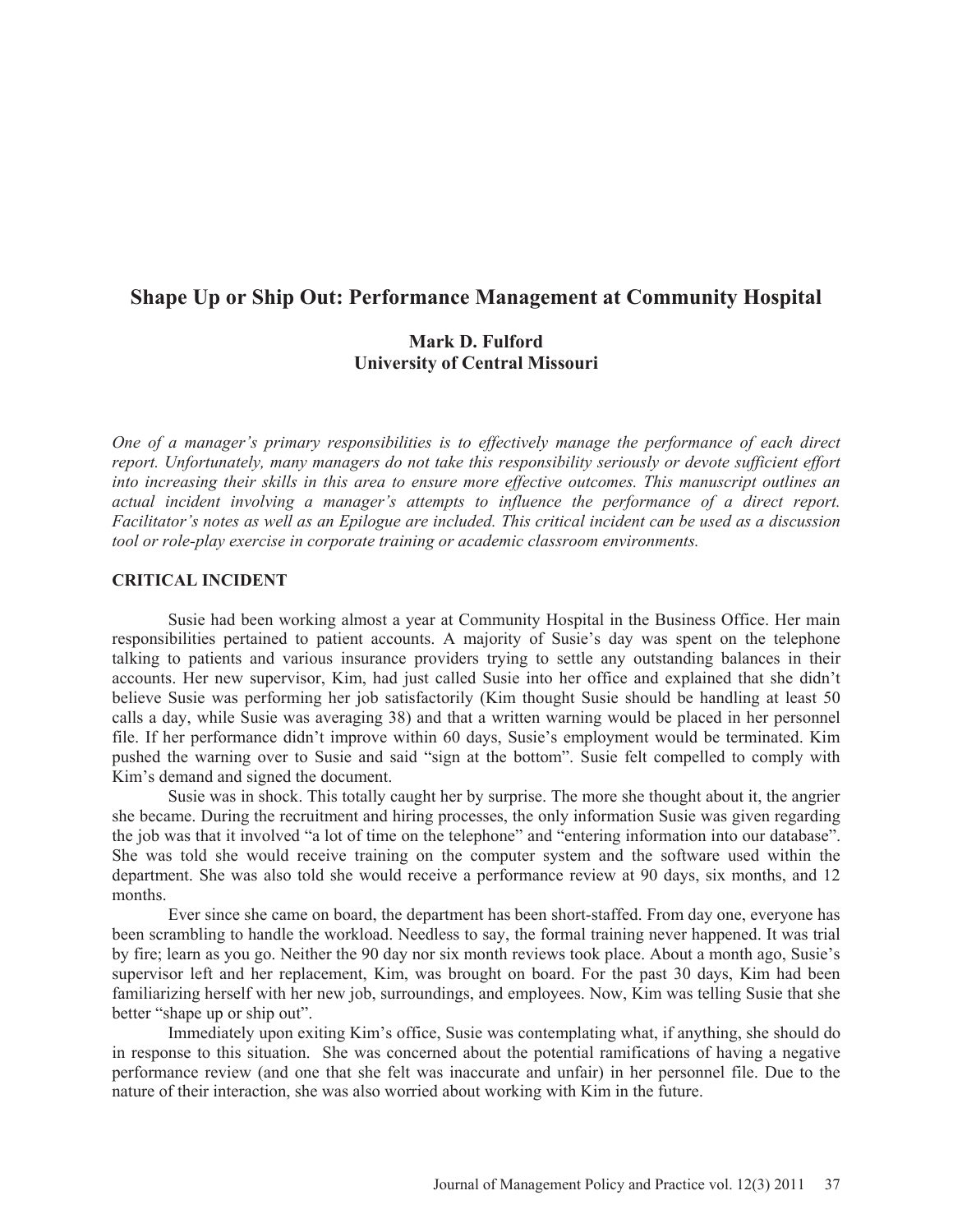# **FACILITATION NOTES**

#### **Incident Overview**

Susie had been working in the Business Office of Community Hospital for almost a year. Her new supervisor, Kim, had just told her that her performance was in need of improvement. Kim had issued a written warning, pushed it over to Susie, asked her to sign it, and indicated that Susie's employment would be terminated if she didn't improve her performance within 60 days. Susie felt coerced and signed the document, but is now wondering what, if anything, her next move should be with regards to this situation.

# **Statement of Intended Use**

The critical incident can be used in corporate training settings where the participants are responsible for managing the performance of direct reports. It can also be used in academic settings involving advancedlevel undergraduate or beginning-level graduate classes in Human Resource Management, Organizational Behavior, or general Management.

### **Research Methods**

The author is personally acquainted with "Susie" (whose name has been changed to conceal her true identity). Susie contacted the author for advice shortly after the incident occurred. The author helped Susie draft a letter in response to this incident.

### **Learning Objectives**

1. To analyze a real management scenario from the perspective of both manager and direct report.

2. To identify mistakes made and make recommendations for improvement.

3. To be able to synthesize and apply material previously learned regarding effective performance management and discipline.

# **Assignment Questions**

1. What should Susie do now?

2. a) Using what you know about effective performance management, identify the mistakes that were made by Kim in the scenario; b) What, if any, suggestions do you have for Susie or other employees in similar situations?

3. a) What is any manager's main responsibility with regards to employee performance?; b) What should Kim have done upon her arrival and before sitting down with any employee to review performance?

#### **Answers to Assignment Questions**

1. What should Susie do now?

Susie has several options, including:

a). Do nothing. Of course, Susie must then be prepared to be held accountable to the expectations Kim has now shared regarding the number of calls handled per day. Susie must also be willing to put aside her resentment and anger regarding this incident if she is to have any hopes of repairing her working relationship with Kim.

b). Negotiate the performance standard to which she would be held accountable. If Susie felt that 50 calls/ day was not reasonable/doable, then she should explain why to Kim and see if a mutually agreeable number could be reached (or perhaps explain why it does not make sense to focus on the number of calls). Even if 50 calls/day were possible, Susie could also have negotiated for more time than 60 days to reach that number. She could have negotiated certain increases in small increments to gradually get there.

c). Contest the current performance review. If Susie truly feels "blind-sided" by this event, then she should draft a rejoinder to Kim's performance review. She must be prepared to specifically address why she believes Kim's expectations are not reasonable and/or that holding Susie accountable for those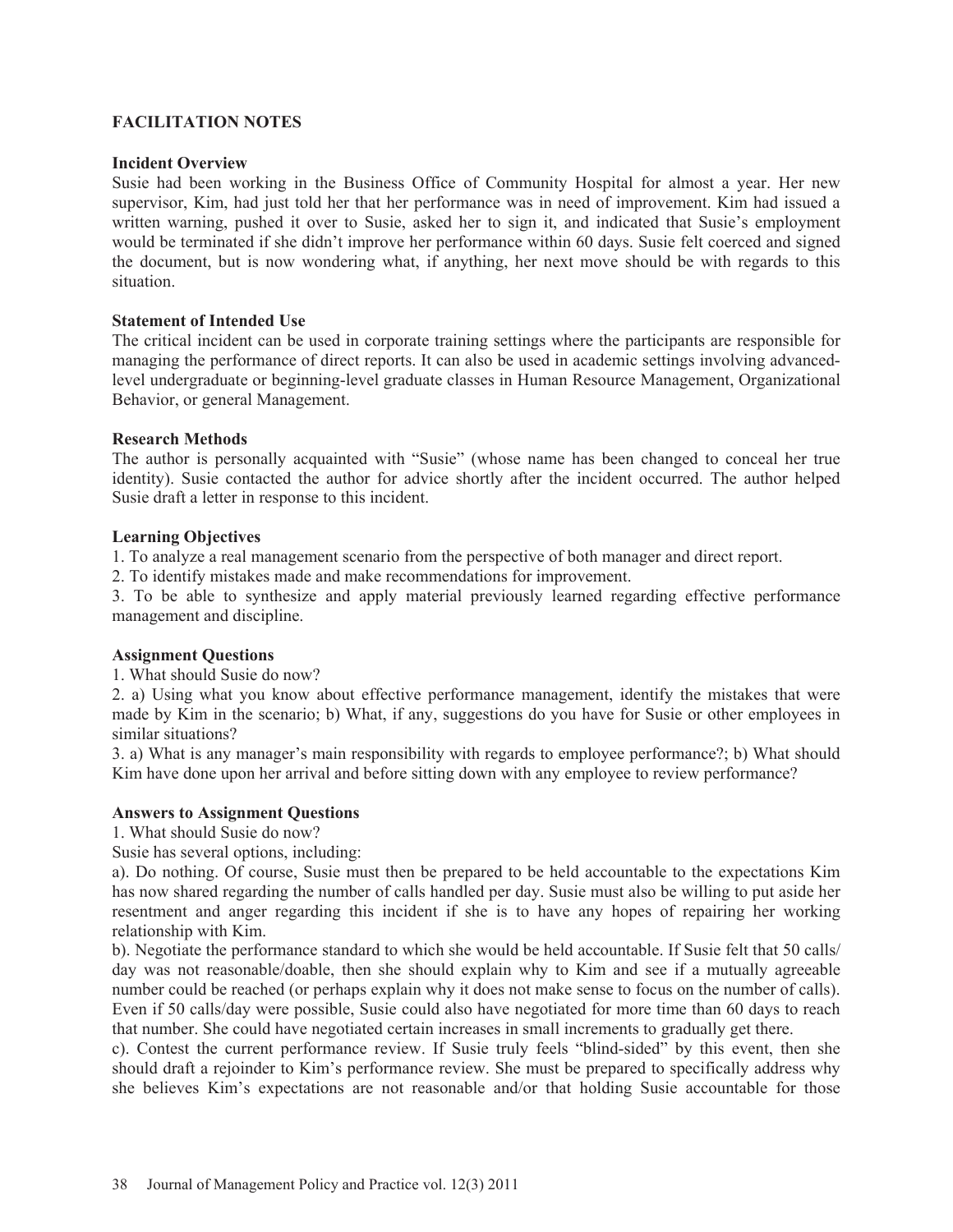expectations that Kim had not previously shared is unfair. Susie must also recognize that this will likely escalate the personal conflict with Kim.

d). A combination of options b) and c).

e). Either quit her job or request to be transferred to another department. Quitting was not really an option for Susie as she had limited alternative employment opportunities (due to limited job skills and an eleven year hiatus from the workforce to raise her family) and needed the income.

2. a) Using what you know about effective performance management, identify the mistakes that were made by Kim in the scenario.

i. Kim is holding Susie accountable to a performance standard (50 calls per day) that she never shared with Susie. Perhaps if Susie knew she was expected to handle 50 calls per day, she could have figured out a way to deliver that many.

ii. Kim is not using the proper steps of an effective disciplinary process. Whether progressive or positive discipline, both begin with a verbal warning. Kim started with a written warning, which is especially harsh considering the first mistake mentioned above. Then, Kim threatens termination as the next step, skipping either the suspension without pay or the decision-making day.

iii. Kim never bothered to solicit Susie's input. If she had, she may have discovered some explanations as to why Susie's performance was at the level it was (short-staffed, no training, no reviews).

iv. Kim's "aggressive" management style: her demeanor as well as her attempts to show Susie who was boss. This only served to make Susie angry and defensive. This does not get their relationship off to a good start. Given that the department has been historically short-staffed, Kim needs to recognize Susie's commitment; otherwise, risk more turnover, further exacerbating the staffing shortage.

2. b) What, if any, suggestions do you have for Susie or other employees in similar situations?

i. When Susie originally did not receive the training or performance reviews she was promised, she should have inquired about them at that time. If she did not receive answers/action to her satisfaction, then she should have written a formal complaint to be included in her personnel file.

ii. Susie should have approached Kim early on and explained that she had yet to receive any training or performance reviews from Kim's predecessor.

iii. Once informed of Kim's expectations (handling 50 calls/day), Susie should have indicated that she loves her job and wants to do whatever she can to keep it. She then should have explained why, in her opinion, 50 calls/day is not possible, or vowed to do everything within her power to get there as quickly as possible. Susie should have indicated that she looks forward to meeting and exceeding Kim's expectations over the next 60 days or sooner.

3. a)What is any manager's main responsibility with regards to employee performance?

i. To ensure everyone on the team is working towards the accomplishment of the organization's goals. To assist in getting there, managers need to create an environment conducive to doing so and make sure everyone on the team has the skills/abilities necessary to getting there (or provides training to those that don't).

3. b)What should Kim have done upon her arrival and before sitting down with any employee to review performance?

i. Upon her arrival, Kim should have reviewed all of her direct reports' personnel records. If she had, she may have seen that training and/or reviews were lacking (certainly the case regarding Susie).

ii. Kim should also have talked to her manager and/or her predecessor (if possible) to solicit input on some of the challenges the department is facing. Even if she hadn't done this, she should have gathered information on her own in attempt to identify some of these issues. She should have known about the staffing challenges. Being short-staffed means that employees in the department did not have all of the resources necessary to be successful.